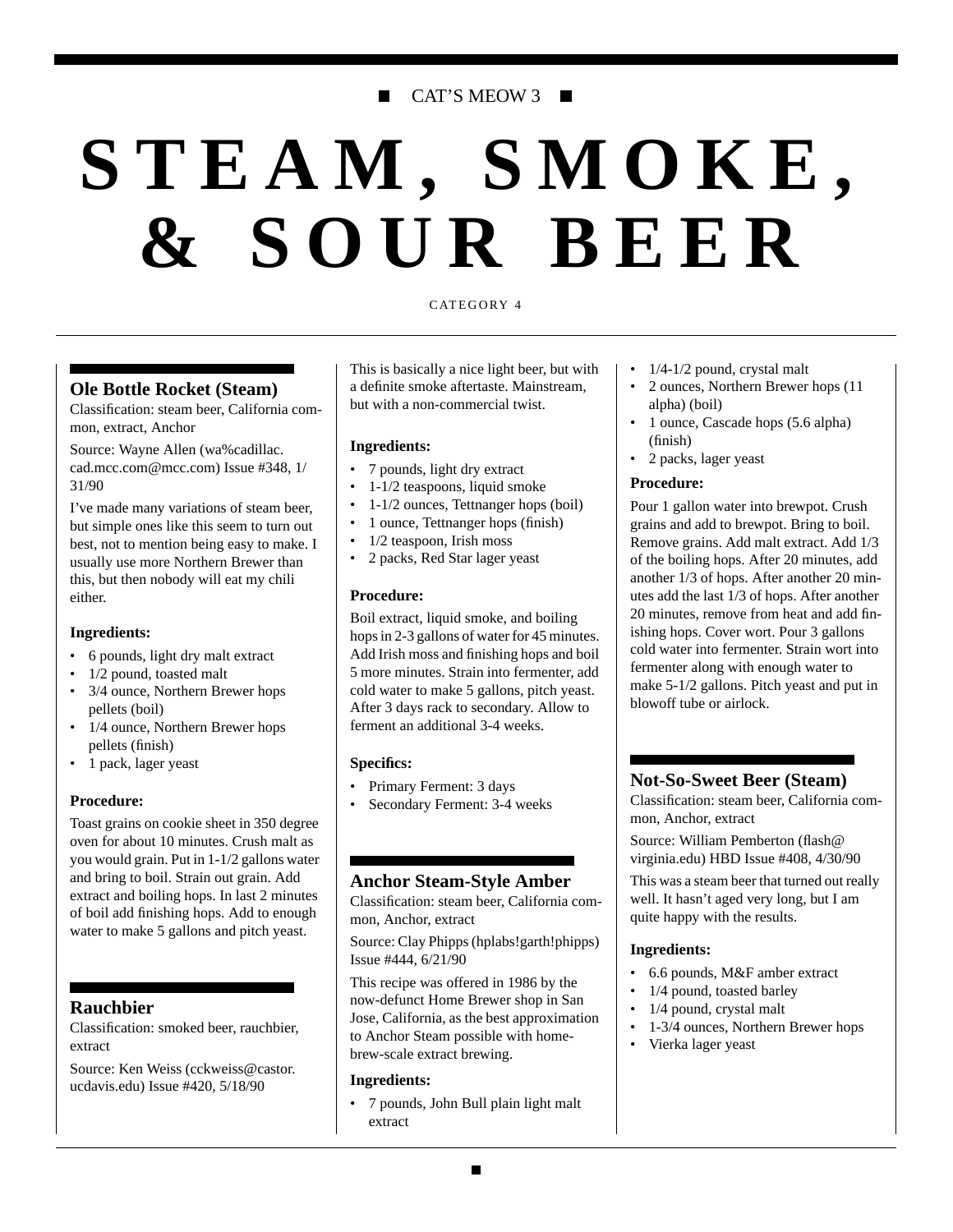## **Procedure:**

Steep toasted and crystal malts. Boil wort with hops for 45 minutes. Chill and pitch. Age in carboy for 2 weeks.

# **Steam Beer**

Classification: steam beer, California common, all-grain, Anchor

Source: Brian Smithey (smithey@esosun. css.gov) Issue #739, 10/7/91

Side by side with Anchor Steam, this beer was very close. The color of this beer was a bit darker, and the late hop additions gave mine a bit more hop flavor than Anchor. The bitterness was right on, but my water has pretty high sulfate content; if you have "better" water, you might want to bitter it a bit more.

# **Ingredients:**

- 9-1/2 pounds, Klages malt
- 1-1/2 pounds, Crystal malt 40L
- 1/2 pound, Cara Pils malt
- 2-1/2 ounces, Northern Brewer whole hops, 6.9%
- Wyeast #2007

# **Procedure:**

Using a standard mash procedure: Protein rest of 30 minutes at 125 degrees. Raise temperature to 155 degrees and hold for 90 minutes or until starch is converted. Sparge to collect enough that a 1 hour boil will still leave you 5 gallons of beer (brewing -- art or science?). Bring wort to boil. Add 1-1/2 ounces of Norther Brewer at beginning, 1/ 2 ounce at 30 minutes and 1/2 ounce for the last ten minutes.

# **Specifics:**

- O.G.: 1.054
- F.G.: 1.015

# **Desert Storm American Steam Beer**

Classification: steam beer, California common, Anchor, all-grain

Source: Stephen Russell (srussell@ snoopy.msc.cornell.edu) Issue #756, 11/6/91

Judges said it was perhaps a tad thin compared to Anchor but otherwise OK and it

took 2nd out of 30 amber beers at the Hudson Valley competition last March. With MeV kaput, I recommend using a sturdy lager yeast or even an ale yeast for this one.

## **Ingredients:**

- 5 pounds, Klages lager malt
- 4 pounds, Pale Ale malt
- 1 pounds, crystal malt (40 or 60 deg Lovibond)
- 1/2 teaspoon, Irish moss
- 1-1/2 ounces, Northern Brewer (alpha 8.0)
- 1-1/2 ounces, Hallertauer (alpha 4.1)
- MeV High Temp Lager liquid yeast

# **Procedure:**

Mash grains for 25 minutes at 125 degrees and 90 minutes at 150 degrees. Mash-out for 10 minutes at 168 degrees. Sparge. Bring to boil and add Northern Brewer hops. Boil 60 minutes. At last minute toss in Hallertauer. Cool. Pitch yeast.

# **Frahnkensteam**

Classification: steam beer, California common, extract, Anchor

Source: Frank Tutzauer (COMFRANK@ ubvmsb.cc.buffalo.edu) Issue #820, 2/10/92

I did a side-by-side comparison of this brew to a bottle of Anchor Steam, and here are the similarities/differences: This beer is exactly the same color as Anchor Steam, but it's a bit cloudier due to a little chill haze. The head is neither as big nor as long lasting as Anchor Steam's, but it clings to the side of the glass better. This beer has more body than Anchor Steam, and it is a bit maltier and sweeter; Anchor Steam is crisper with more hop bitterness. It is not as carbonated as Anchor Steam, although it would not be considered undercarbonated. All in all a very good beer.

# **Ingredients:**

- 1 cup, English 2-row pale malt
- 1 cup, Crystal Malt, 60L
- 1 cup, Crystal Malt, 120L
- 6 pounds, light M&F dried malt extract
- 1--1/2 ounces, Northern Brewer hop pellets (alpha =  $6.5$ ; 50 min.)
- 1/2 teaspoon, Irish Moss (15 min.)
- 1 ounce, Northern Brewer hop pellets (1 min.)
- Wyeast #2035 American Lager yeast (cultured from a previous batch)
- 3/4 cup, corn sugar for priming

# **Procedure:**

Toasted pale malt in a 375 degree oven for 20 minutes. Cracked it along with the crystal and steeped in 2 quarts of 150-175 degree water for 20 minutes. Sparged with approx. 1 gallon of water. Dissolved DME in sparge water plus cold water to make 3 and 1/2 gallons. Boiled for 60 min., adding hops and Irish Moss for indicated times. Chilled with a 2-gallon ice block and 20 degree outdoor temps. Racked off hot/cold break, topped up to 5 gallons, pitching a 2- 3 cup starter at about 90 degrees. IBUs approximately 37. Single-stage fermentation for 14 days; bottled with 3/4 cup priming sugar. F.G.  $= 1.022$ , a little high, but fermentation was definitely done.

# **Specifics:**

- $\bullet$  O.G.: 1.049
- F.G.: 1.022
- 14 days at 68--71 degrees

# **Sour Mash**

Classification: sour mash, all-grain

Source: Micah Millspaw, through Bob Jones (bjones@nova.llnl.gov), 1/10/92

Aluminum foil has nothing to do with sour mashing technique, CP is awfully vague about this and most other topics.

Yes it is malted wheat. The 20% barley malt is American grown 2-row klages, it has an abundance of enzymes for starch conversion (plus there is a lot of time available). The wheat seems to present a more interesting flavour profile IMHO. As for the sour mash contaminating your brewing environment, I've not had a problem with it.

# **Ingredients:**

- 5 pounds, 2--row Klages (mash @ 158 for 14 hours)
- 10 pounds, wheat malt
- 10 pounds 2--row Klages (infusion mash @155 for 1--1/2 hours)
- 2 pounds, wheat malt
- 2 ounces, Centennial hops (12% alpha)
- 1/2 ounce, coriander (freshly crushed,
- added to fermenter) • yeast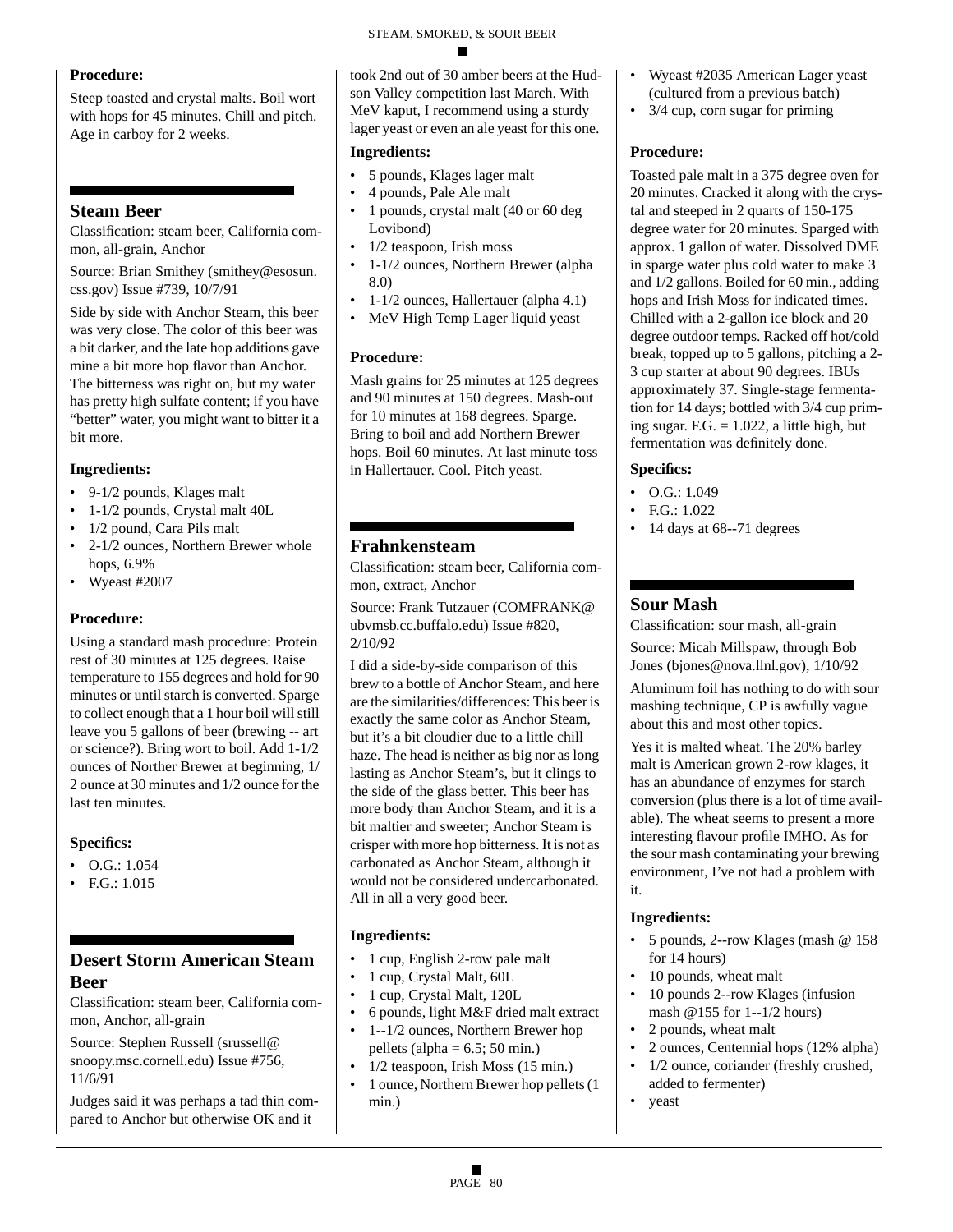## **Procedure:**

Notes: I sour 1/2 (one half) of the mash, the high % wheat half, the other is straight infusion. I do how ever make a effort to minimize heat loss by using a ice chest and sealing the lid with duct tape. If it smells rotten, it is OK. The bacteria at work are for the most part aerobic. If it looks bad, it's OK. After 14 hours no matter how bad you think you screwed up, its OK just see the thing thru, it is worth it.

Combine mashes for mash out @ 170F for 15 min. Sparge @ 170F. Boil for 75 minutes, then cool and split into two carboys. Pitch a Chimay culture into one and a Chico ale yeast into the other. Add 1/4 ounce freshly crushed coriander to each. After 7 days fermentation, blend the two batches together in a larger vessel. Ferment 7 days longer. Keg with 1/4 cup corn sugar per 5 gallons. Counter pressure bottled after 2 weeks.

#### **Specifics:**

- O.G.: 15 degrees Balling
- F.G.: 2 degrees Balling

# **Lazy Sunday Steam Beer**

Classification: steam beer, California common, Anchor, extract

Source: stephen@sdg.dra.com r.c.b., 4/7/92

With the recent addition of the WYeast #2112 California Lager to the WYeast line, I've been thinking about making a Steam Beer. I formulated this recipe based on Papazian's descriptions.

#### **Ingredients:**

- 3.3 pounds, pale malt extract syrup
- 2 pounds, light dry malt extract
- 3/4 pound, crystal malt (60 L.)
- 1--1/2 ounces, Northern Brewer hops (35 IBUs) (boil 45--60 minutes)
- 1/2 ounce, Hallertauer hops (dry hop in secondary)
- Wyeast #2112 California lager

## **Procedure:**

Makes 5 gallons. Ferment at 60 F.

# **Steam Beer**

Classification: steam beer, California common, extract, Anchor

Source: Subhash Chandra Roy (roy@mcnc.cnc.org) Issue #862, 4/13/92

#### **Ingredients:**

- 6.6 pounds, American Classic light malt extract
- $1/2$  pound, crystal malt  $(10 L)$ .
- 1/2 pound, crystal malt (20 L.)
- 1--1/2 ounces, Tettnanger hops (60 minute boil)
- 1/4 ounce, Tettnanger (30 minute boil)
- 3/4 ounce, Hallertauer hops (30 minute boil)
- 1/4 ounce, Tettnanger (10 minute boil)
- 1/4 ounce Hallertauer (10 minute boil)
- 1 ounce, Kent Golding hops (dry hop)
- 1 tsp., salt
- 1--1/2 tsp., gypsum
- 1/2 cup, honey (priming)
- Wyeast Steam beer yeast

#### **Procedure:**

Crack the crystal malt and add to 1 gallon of water and bring to a boil then strain off the wort. Add the extract and return to a boil. Add the hops at the given times. Cool wort and pitch yeast.

#### **Specifics:**

- $\bullet$  O.G.: 1.049
- F.G.: 1.009
- Primary: 10 days at 72 F.
- Secondary: 26 days at 50 F.

# **Sourdough Beer**

Classification: sourdough, extract

Source: John Carl Brown, (brown@cbnewsh.cb.att.com), rec.crafts.brewing, 5/21/92

Very cloudy beer, aroma has a tinge of sour. I'm not really sure how it tastes, kind of like beer kind of like sourdough bread but really like neither. Loads of body. The sourness is not as clean as I would like, but definitely comes through in the finish.

#### **Ingredients:**

- 2--3/4 pounds, hopped light extract
- 1/2 pound, pale malt
- 2 ounces, crystal malt (40 L.)
- 2 ounces, wheat malt
- 1/2 ounce, Hallertauer hops
- ale yeast
- 1--1/2 cups, sourdough starter (wheat flour, water, yeast)

#### **Procedure:**

Dissolved extract in hot water, cooled and added starter. Let rest covered for 24 hours. Crushed and mashed grains. Poured liquid off sourdough sediment and strained into wort. Boiled 1 hour and added hops at 40 minute mark. (Foul smelling boil!). Cooled and added ale yeast. Ferment as usual.

# **Southside Steam Beer**

Classification: steam beer, California common, all-grain, Anchor

Source: Nick Cuccia (cuccia@ remarque.berkeley.edu) Issue #907, 6/22/ 92

The beer, appearances-wise, is a dead ringer for Anchor Steam; my SO could not tell the two apart on the basis of appearance. As I mentioned, the hop flavor isn't as strong as it should be. In any case,darn nice beer.

#### **Ingredients:**

- 8 pounds, Klages malt
- 1 pound, light munich malt
- 1/2 pound, 10L Crystal malt
- 1/4 pound, 40L Crystal
- 1/4 pound, 80L Crystal
- 2 ounces, Northern Brewer Hops (Whole) (7.5% a)
- 1 tablespoon, Irish Moss
- Wyeast #2112 California Lager yeast in 1/2 gallon starter

#### **Procedure:**

Mash in at 130F. Protein rest at 122. (30 minutes) Starch conversion at 150. (1 hour) Mash-out at 166 F. (30 minutes) Sparge at 170. Add 1/2 ounce of Northern Brewer for boil, another 3/4 ounce and Irish moss after 30 minutes. In last 5 minutes of boil, add 3/ 4 ounce of Northern Brewer. Chill and pitch yeast.

#### **Specifics:**

- O.G.: 1.054
- F.G.: 1.010 (16 days)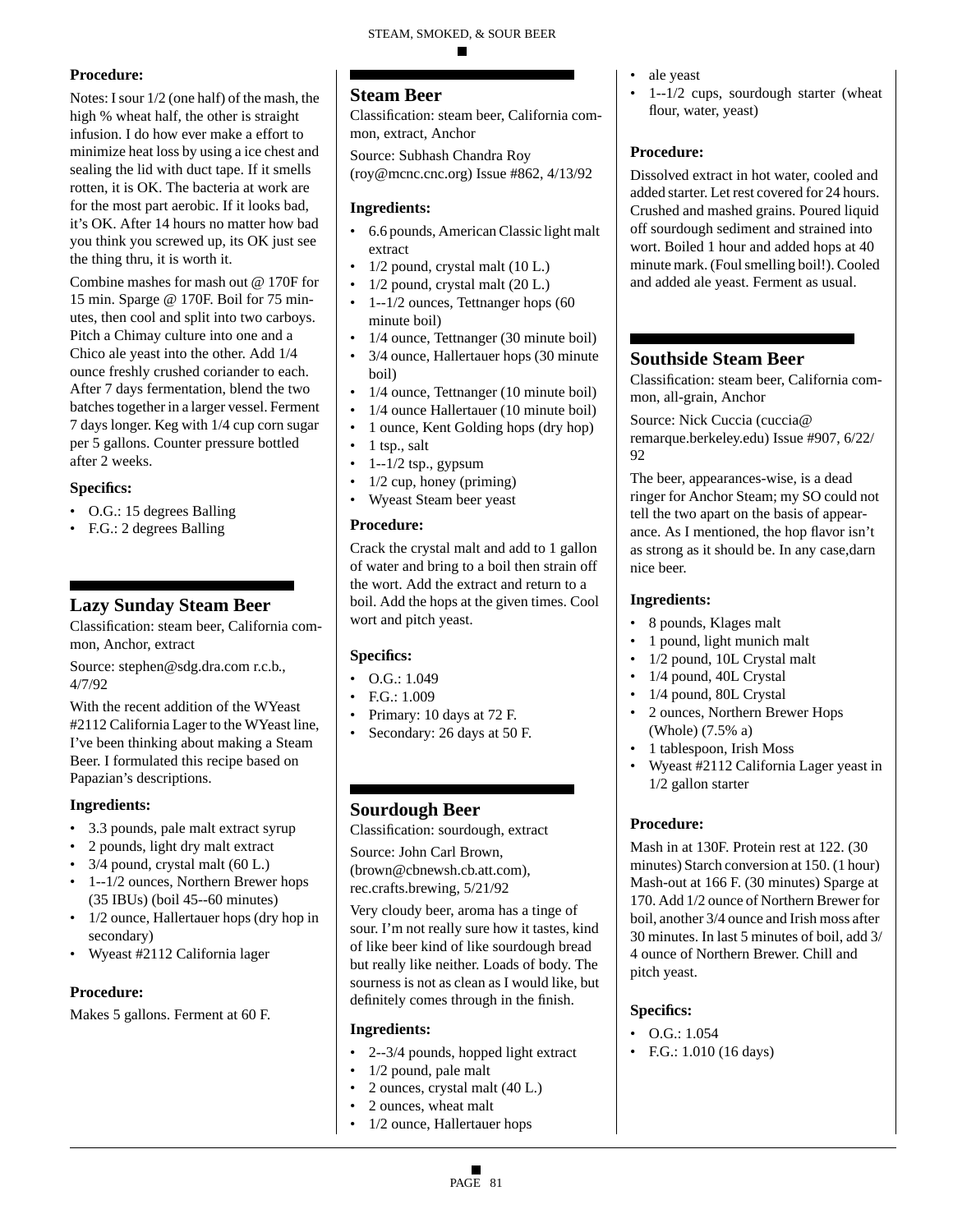# **Clubhouse Smoked Porter**

Classification: smoked beer, rauchbier, porter, all-grain

Source: Kevin McBride (klm@mscg.com) Issue #944, 8/10/92

The smoked porter served at Greg Noonan's Vermont Pub & Brewery inspired me to brew this. I love Greg's version and tried to come up with something similar. The smoke flavor is a little bit more assertive than in Greg's brew, but is not so overpowering as to be unpleasant. The

sweetness of the crystal and cara-pils balance the bite of the dark malt so that the beer is pleasantly bittersweet, as a porter should be, and the smoke flavor just floats over your tongue. The finishing hops are barely noticeable. The smoke masks most of the hop flavor.

## **Ingredients:**

- 8 pounds, M&F 2--row lager malt
- 2 pounds, hickory smoked M&F 2--row pale malt
- 1 pound, Munich malt
- 1 pound, crystal malt
- 1/2 pound, chocolate malt
- 1/2 pound, black malt
- 1/2 pound, cara-pils malt
- 1 ounce, (about 30 IBU) Northern Brewer hop plugs (boil 60 minutes)
- 1 ounce, Cascade leaf hops (finishing, about 5 minutes)
- Wyeast #1028 London Ale yeast

# **Procedure:**

The smoked grain was done on a charcoal fired smoker with wet hickory chips. Total smoking time was close to 45 minutes. I would have cut the smoking time down, but I wet the grain first and it took that long for it to dry on the smoker. Struck mash at about 120F for protein rest. Pulled a single decoction, brought to a boil, held for about 10 minutes, and re-infused to raise temperature to about 155F which was held in a 5 gallon Igloo cooler until conversion was complete. Sparged with 4--1/2 gallons of 170F water. Yieled about 7 gallons of wort. Total boil time was about 70 minutes. Chill and pitch starter. After 5 days in primary, I racked to a keg and refrigerated.

#### **Specifics:**

- $\bullet$  O.G.: 1.052
- F.G.: 1.016

# **Rauchbier**

Classification: smoked beer, rauchbier, extract

Source: John Brown (jcb@homxb.att.com) Issue #922, 7/14/92

When I bottled I tasted the SG sample and whew boy was it smoky. The smoke has subsided a bit in the bottle enough so that next time I might consider smoking the grains longer or adding another pound.

## **Ingredients:**

- 6 pounds, light malt syrup
- 1 pound, smoked pale malt
- 1 pound, smoked crystal malt
- 1/2 pound, wheat malt
- 1/2 pound, pale malt
- 1 ounce Hallertauer hops (60 minute boil)
- 1/2 ounce, Hallertauer hops (10 minute boil)
- Wyeast Pilsen lager yeast (#2007 ?)

## **Procedure:**

The pale malt and crystal malt is soaked and then smoked over hickory for about 30 minutes. (See the 2nd version of Papazian's book for an all-grain recipe.)

# **Mongrel Ale (Smoked)**

Classification: smoked ale, rauchbier, extract

Source: Frank Tutzauer (comfrank@ ubvms.cc.buffalo.edu), Issue #1017, 11/20/92

This beer was a big hit at my homebrew club. It is a beautiful amber, but has low head retention. The first taste sensation is a light sweetness at the front of the mouth; then a light bitterness, with a mild smokey finish at the back sides of the tongue. I personally think that it could use a little more smoke, but my wife thinks it's perfect. Also, I believe that the popularity of it at my homebrew club is partly due to the fact that the smoke is not overwhelming--most people just aren't used to heavily smoked foods. (But I am, which is why I think it can use more.) The consensus at the homebrew club was that if one did want to increase the smokiness, you should smoke more grains, rather than apply more smoke to the original 1 and 1/2 pound quantity.

About the name--I know that smoked beer is a German tradition, so I threw in some Munich and used German yeast. But, geez, I had all this English malt and extract laying around, hence "mongrel." Also, I decided to make an ale instead of a lager since it was the end of the summer and I hadn't yet gotten a refridgerator. Finally, I made a low gravity beer because I wanted to see how the smoke played out, and therefore didn't want a lot of other flavors, etc., to get in the way.

#### **Ingredients:**

- 1 lb smoked crystal (60 L)
- 1/2 lb smoked pale English 2-row
- 1 lb Munich malt
- 3 lbs amber M&F dried malt extract
- 2 lbs light M&F dried malt extract
- 1/2 oz. Galena pellets (alpha =  $12.0$ ; 60 min.)
- 1/2 oz. Hallertauer pellets (alpha  $= 4.5$ ; 15 min.)
- 1/2 teaspoon, Irish Moss (15 min.)
- $1/2$  oz. Hallertauer pellets (alpha = 4.5; 1 min.)
- Wyeast 1007: German Ale
- Heavy handed 3/4 cup corn sugar (priming)

## **Procedure:**

Using a water smoker, I smoked the crystal and pale malt at about 170F over hickory wood for 3-4 hours using heavy smoke. When finished, the malt smelled smokey, but didn't taste smokey, so I took half the crystal and gave it another 3-4 hours. This smelled REALLY smokey, but still didn't taste smokey.

On brew day, I cracked all grains and steeped them in 3 qts. of water for 45 minutes at 150-155F. I sparged with 1 (US) gallon of 170F water, recirculating twice (I wanted that smoke, and was willing to get a few more tannins). I added the runoff and extracts to the kettle, and topped up to 5 and 1/2 to 6 gallons of water. I boiled 65 minutes adding the hops and Irish Moss as shown. I calculated the IBUs to be about 30, but the finished product doesn't taste 30 IBUs worth of bitter (maybe my calculations were off; also my crude measuring instruments mean that those quantities on the hops are, er, approximate). Cooled with an immersion chiller and pitched the yeast from a starter.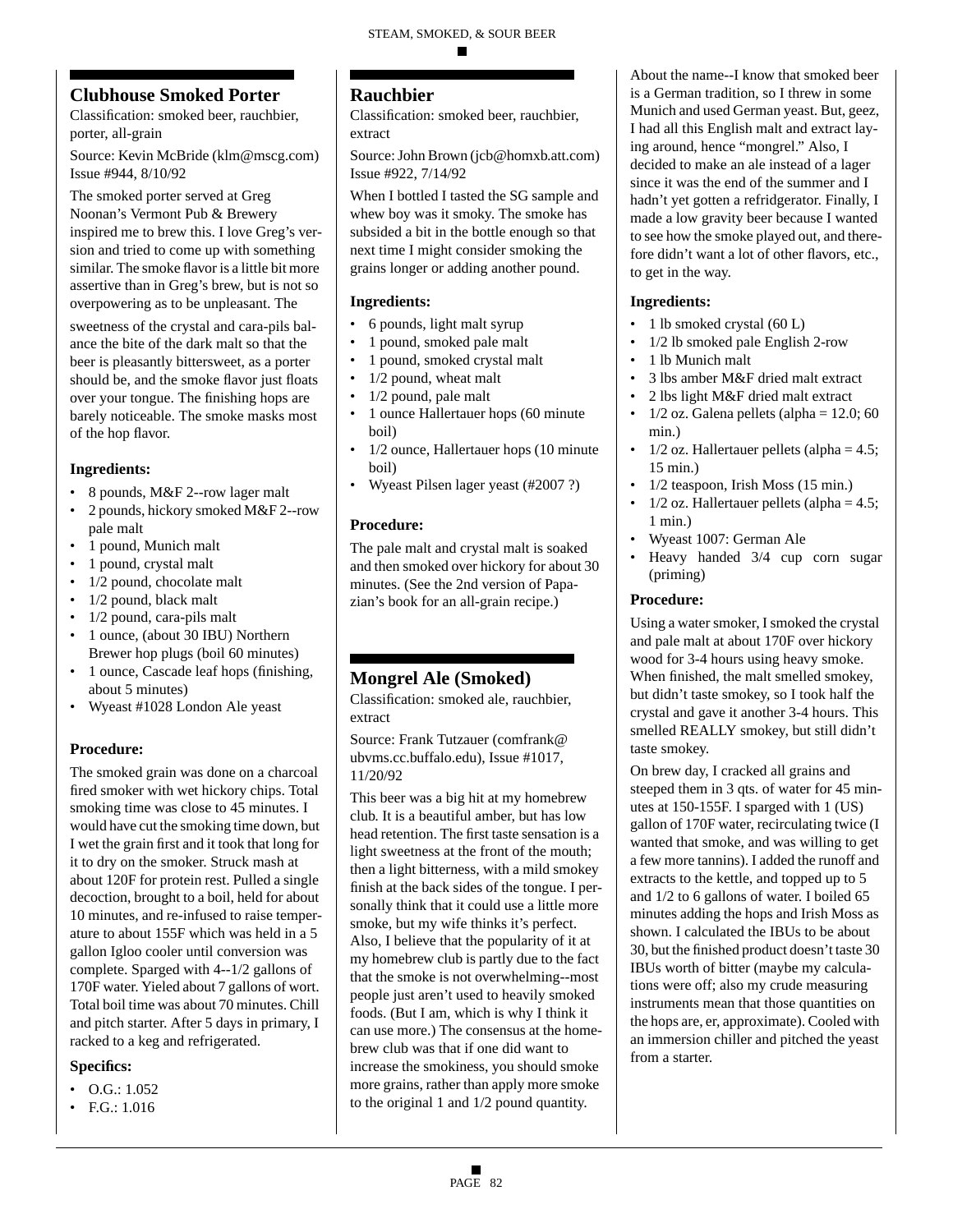## **Specifics:**

- O.G.: 1.042
- $FG: 1.010$
- Primary Ferment: 13 days

# **Rauchbier**

Classification: rauchbier, smoked beer, allgrain

Source: Russell L. Oertel

(russo@risc.sps.mot.com), r.c.b., 7/16/93

Very good, at least if you can believe me and several of my friends. The smoke flavor is just right - definitely noticeable, but not overpowering. Also, this beer is quite cloudy, but I didn't brew it to look at, so as long as it tastes good...

## **Ingredients:**

- 10 lbs. Belgian Pils malt
- 1 lb. smoked pale malt
- .5 lb. 30L crystal malt
- 3/4 oz. Buillion hops (boiling)
- 3/4 oz. Hallertau hops (boiling)
- 3/4 oz. Hallertau hops (added at end of boil)
- Whitbread dry ale yeast
- 3/4 cup corn sugar for priming

#### **Procedure:**

First, I smoked my malt on a barbeque grill. I built a frame out of wood and attached aluminum window screen to it. I then started a some coals and, when they were ready, put them in the grill with a few handfuls of wet hickory chi ps. I smoked 1 lb. of pale ale malt for 45 minutes - 1 hour and yes it did get rather toasted by the heat, but I don't see that as a problem. I took the gr ain off the grill before it got roasted dark because I figured that would give it more of a porter-like flavor that I was not looking for. My notes do not include a mashing schedule, but since my temperature control in my mashing setup isn't very good, it probably wouldn't do much good.

I used a very old package of Whitbread dry yeast as I had trouble with my Wyeast starter. It worked out OK but I would suggest using Wyeast 1007 German Ale as I had originally intended.

## **Specifics:**

- O.G.: 1.055
- F.G.: 1.015

# **Ginger Steamer**

Classification: steam beer, spiced ale, extract

Source: Gene Zimmerman (ezimmerm@ hp.uwsuper.edu), HBD Issue #1107, 3/29/93

I'm an extract brewer that uses specialty grains and starter cultures that just brewed a Steam beer.

#### **Ingredients:**

- 6# unhopped Amber liquid extract
- 1# 120L Carmel Malt
- 1/2# Victory Malt (25L) (Oven Toasted at 350F for 15 min)
- 1/2# Double Malt (45L)
- 1 oz Chinnok 13.6 % (Boil)
- 1/2 oz Cascade (15 min left)
- $1/2$  oz Cascade (7 min left)
- 1/2 oz Cascade (2 min steep)
- ~1 oz fresh Ginger indiscriminatly put in the last few minuets of the boil (15-5 min left)
- 1/2 ounce Cascade (dry hop in secondary)
- Wyeast's California yeast

# **Batch #10 Gary's Oregon Steam Beer**

Classification: steam beer, California common, Anchor, extract

Source: Gary Arkoff (arkoff@sun.lclark.edu), r.c.b., 12/2/94

I am please to say that I took third last year in the NHC with this one. :) I have a few suggestions added after the recipe/notes which I think would be improvments.

Med. amber color. Clean sweet taste. Hop very subtle. Quite close to Anchor Steam. Silver award from NHC! Favorite beer yet! Very quaffalbe.

Future changes: I would use cascade for flavor and aroma. Perhaps 1/2 oz for ten minutes and 1/2 oz for finish. That may be a bit much.

I might consider using a light malt extract, possibly upping the chyrstal, maybe not. The judges all said my beer was a little dark.

#### **Ingredients:**

- 7 lbs amber malt extract
- 1 lb 20L chyrstal malt
- 1  $1/2$  oz cluster hops (boiling)
- 1/2 oz cluster hops (finishing)
- 1 package Wyeast California (2112)
- 3/4 cup corn sugar (bottling)

## **Procedure:**

Starter made 2 days ahead instead of one. Steep grains for 30 minutes. Sparge into kettle. Boil extract and hops for 60 minutes.

#### **Specifics:**

 $\bullet$  O.G.: 1.033

## **Peach Smoked Porter**

Classification: smoked beer, rauchbier, allgrain

Source: Matthew Gregory (Matthew\_Gregory@avid.com), HBD Issue #1726, 5/9/95

I have had success doing a few backyard grain smoking adventures, using pale and pilsener malts. They seem to absorb more of the smoke character than specialty grains (ie crystal).

I have had excellent results brewing with fruit-wood smoked grains. Fruit woods such as Peach & Apple give the grains a very nice smoky flavor. IMHO, woods such as Hickory and Mesquite seem to give too much of a backyard barbecue flavor. There are other woods commonly used, including Beech Wood & Alder.

The grains used for smoking should be moist, which allows for more absorption of the smoke flavors. A quick immersion in cold water, or spraying them down with water from a bottle works. A grill could be used for smoking, but would have to allow enough room between the heat source and grains to prevent scorching the grains.

#### **Ingredients:**

- 3 lbs smoked 2-row pale malt, using Peach Wood & smoked as described below
- 7 lbs 2-row malt
- 1/2 lb Black Patent Malt
- 1/2 lb Med Crystal
- 1/4 lb Chocolate Malt
- 1 oz N. Brewer 7.5% 60 minutes
- 1/4 oz Goldings 5% 30 minutes
- 1/4 oz Goldings Finish
- Liquid Wyeast 1056 starter